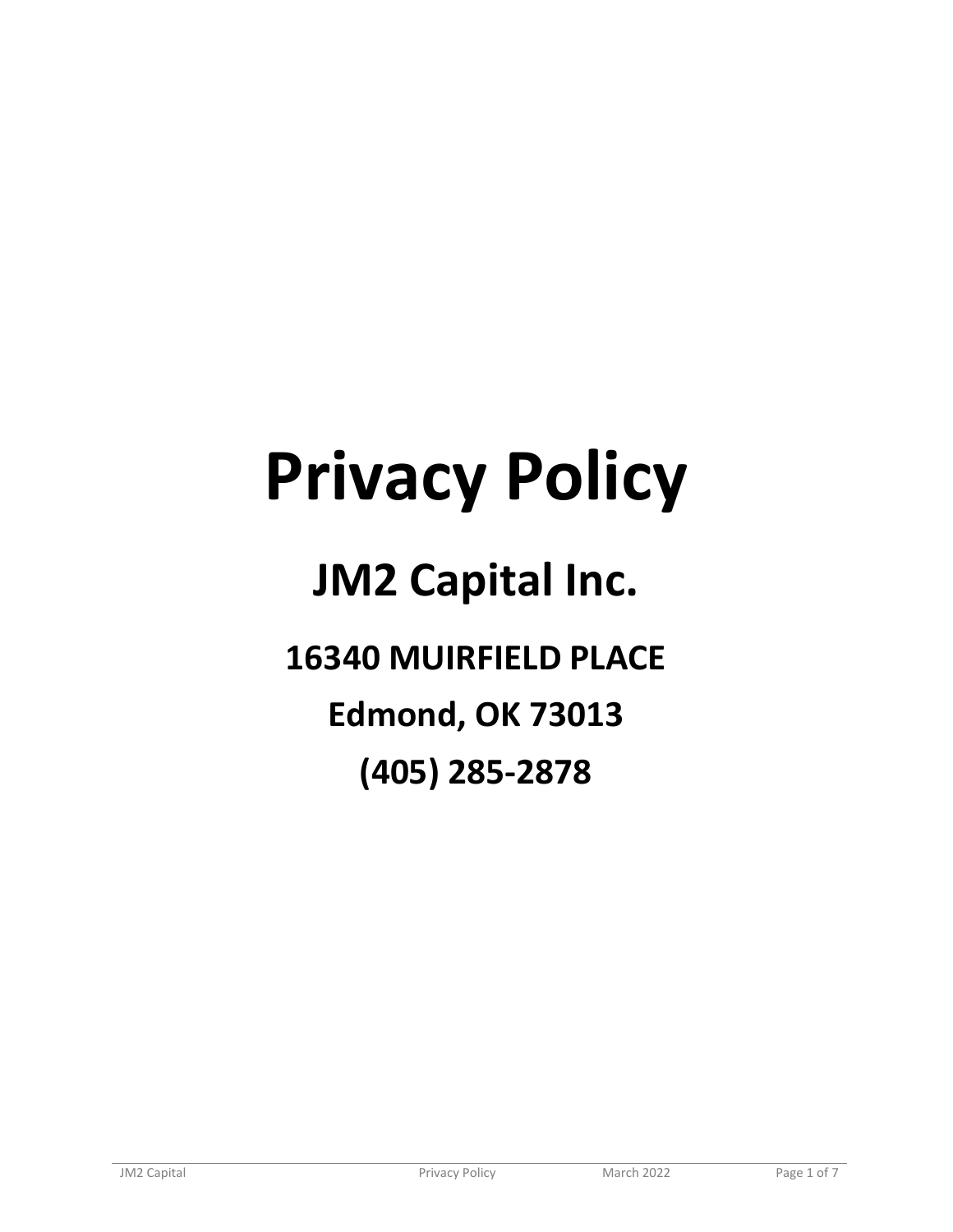#### <span id="page-1-0"></span>**Table of Contents**

| 1.  |                                                                                           |
|-----|-------------------------------------------------------------------------------------------|
| 2.  |                                                                                           |
| 3.  |                                                                                           |
| 4.  |                                                                                           |
| 5.  | Nonpublic Personal Information Disclosed to Affiliates and Non-affiliated Third Parties 4 |
| 6.  |                                                                                           |
| 7.  |                                                                                           |
| 8.  |                                                                                           |
| 9.  |                                                                                           |
| 10. |                                                                                           |
| 11. |                                                                                           |
| 12. |                                                                                           |
|     |                                                                                           |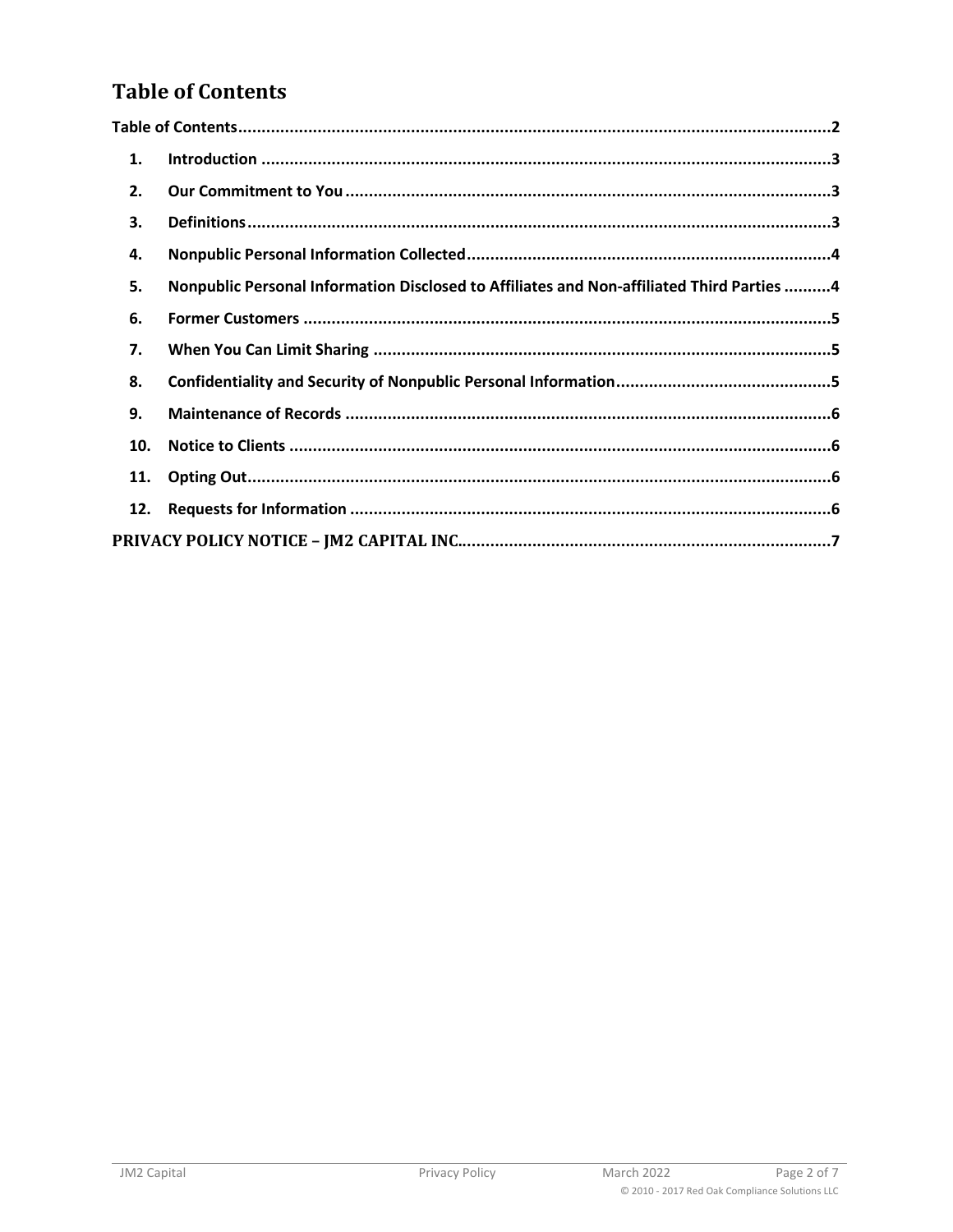#### <span id="page-2-0"></span>**1. Introduction**

An important part of the relationship we have with our clients is the information you share with us. Protecting your privacy is important to us and we want you to know how we treat your nonpublic personal information.

Pursuant to Title V of the Gramm-Leach-Bliley Act and United States Securities and Exchange Commission ("SEC") Regulation S-P (17 CFR 248.1 – 248.30), this document explains the Privacy Policy of JM2 Capital Inc. ("JM2 Capital") concerning the privacy interests of our clients. JM2 Capital is an Oklahoma corporation with its office in Edmond, OK. JM2 Capital is an investment adviser registered with the Oklahoma Department of Securities. JM2 Capital's principal business is to act as an investment adviser in accordance with all laws, rules and regulations applicable to investment advisers and the business conducted by investment advisers. As an investment adviser, JM2 Capital's principal business is to provide investment advisory and investment management services to clients.

The policy of JM2 Capital is to protect the confidentiality, integrity and security of any nonpublic personal information of its clients and prospective clients, and to prevent unauthorized access to, or the use or disclosure of such information. In its capacity as an investment adviser, investment manager, and in conducting its advisory business, JM2 Capital receives and/or comes into contact with certain nonpublic personal information concerning its current and/or former customers. JM2 Capital receives and/or comes into contact with the nonpublic personal information only for purposes of conducting its business as described above. Any and all such nonpublic personal information is hereinafter referred to as "nonpublic personal information." For convenience, "you" or "your" refers to any and all client(s) described above and "we," "our" and "us" refers to JM2 Capital throughout this document.

#### <span id="page-2-1"></span>**2. Our Commitment to You**

We are committed to safeguarding the use of your nonpublic personal information. We protect the security and confidentiality of the nonpublic personal information we have collected, and make efforts to ensure that such information is used for proper business purposes in connection with the management or servicing of your account. Our relationship with you is our most important asset. We understand that you have entrusted us with your nonpublic personal information, and we do everything we can to maintain that trust.

We do not sell your nonpublic personal information to anyone. Nor do we provide such information to others except for discrete and proper business purposes, in connection with the servicing and management of your account as discussed below.

Details of our approach to privacy and how your nonpublic personal information is collected and used are set forth in this Privacy Policy.

#### <span id="page-2-2"></span>**3. Definitions**

• Affiliates

Companies related by common ownership or control. They can be financial and non-financial companies. We do not share your nonpublic personal information with any affiliates.

• Non-Affiliates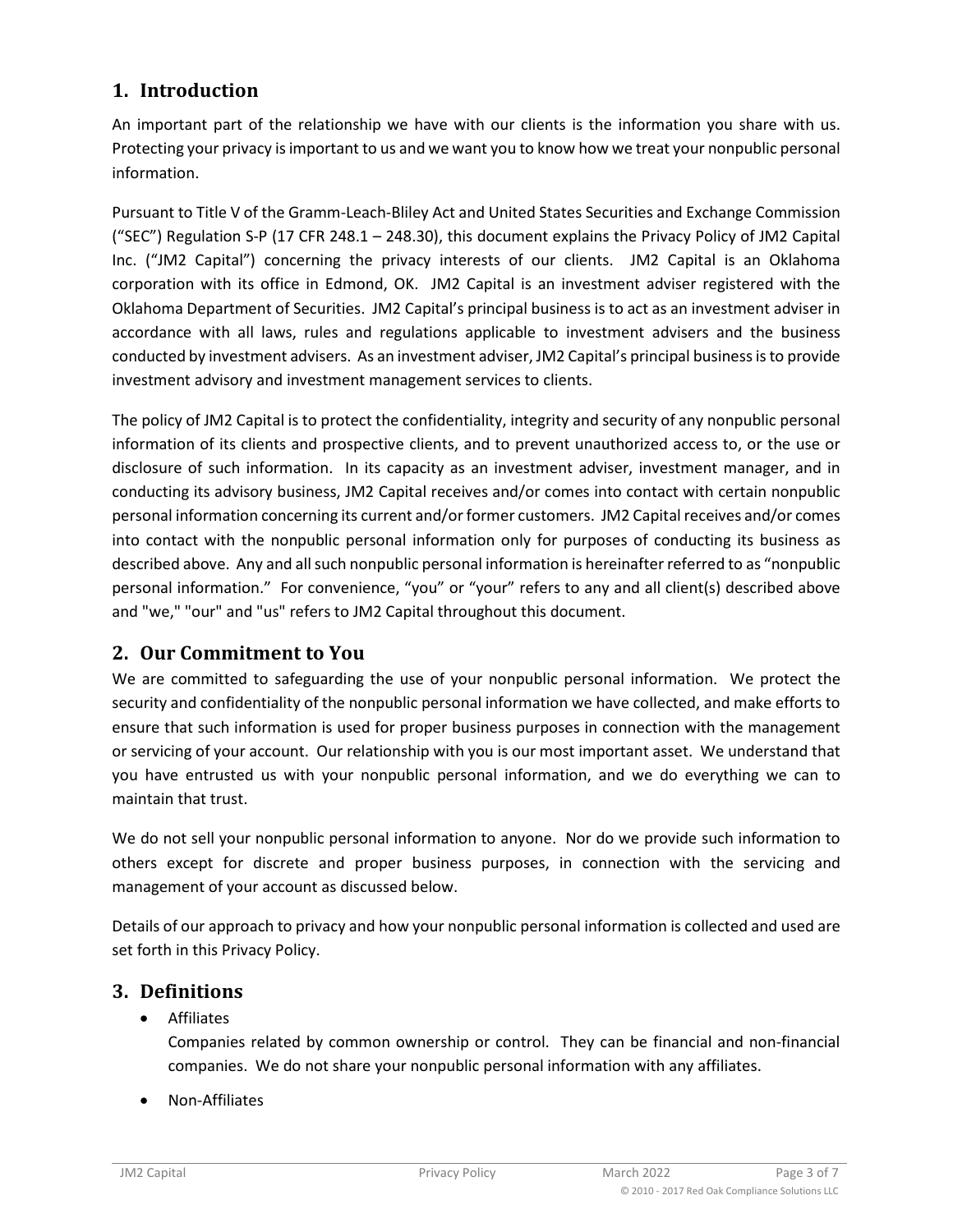Companies not related by common ownership or control. They can be financial and non-financial companies. We do not share your nonpublic personal information with non-affiliates except as describe in this notice.

• Joint Marketing

A formal agreement between non-affiliated financial companies that together market financial products or services to you. We do not engage in joint marketing.

#### <span id="page-3-0"></span>**4. Nonpublic Personal Information Collected**

In conducting business as described above, JM2 Capital collects (or may collect), for example, the following types of nonpublic personal information:

- Information we receive from you such as:
	- $\circ$  Information you provide in connection with any securities account, margin loan, debit card or any other financial product or service, such as your name, address, social security number, tax ID number, assets, income, investment objectives, financial situation and debt. This information is obtained (or may be obtained) in writing, in person, by telephone, electronically or by any other means.
	- $\circ$  Information we obtain (or may obtain) for the purpose of tax reporting to you and to the various agencies to which we report as required by law, including disclosures on various Internal Revenue Service ("IRS") forms.
- Information about your securities and/or other transactions such as:
	- Information we collect that relates to account balance, payment history, trading activity and any other transactions concerning which we provide investment advisory services or investment management services
	- $\circ$  Information we collect as part of servicing your account(s).
- Information about your transactions with non-affiliated third parties such as:
	- $\circ$  Information from non-affiliated third parties pursuant to law, rules, regulations, standard securities industry practice and/or legal process, including information and/or documents received, shared, produced or provided in connection with a subpoena, discovery request or other legal process compelling production
	- $\circ$  Information from non-affiliated third parties related to servicing your account for purposes of providing investment management services.

### <span id="page-3-1"></span>**5. Nonpublic Personal Information Disclosed to Affiliates and Non-affiliated**

#### **Third Parties**

We disclose to affiliates and non-affiliated third parties nonpublic personal information only in connection with us providing investment management services or in respect of conducting our investment advisory business. Such disclosures include, among other things, information related to transactions, settlement, billing, payment, processing, clearing, transferring, reconciling, collection and tax reporting. Such disclosures may be provided to affiliates and non-affiliated third parties:

• As required or necessary to carry out fully and properly the business conducted by us such as: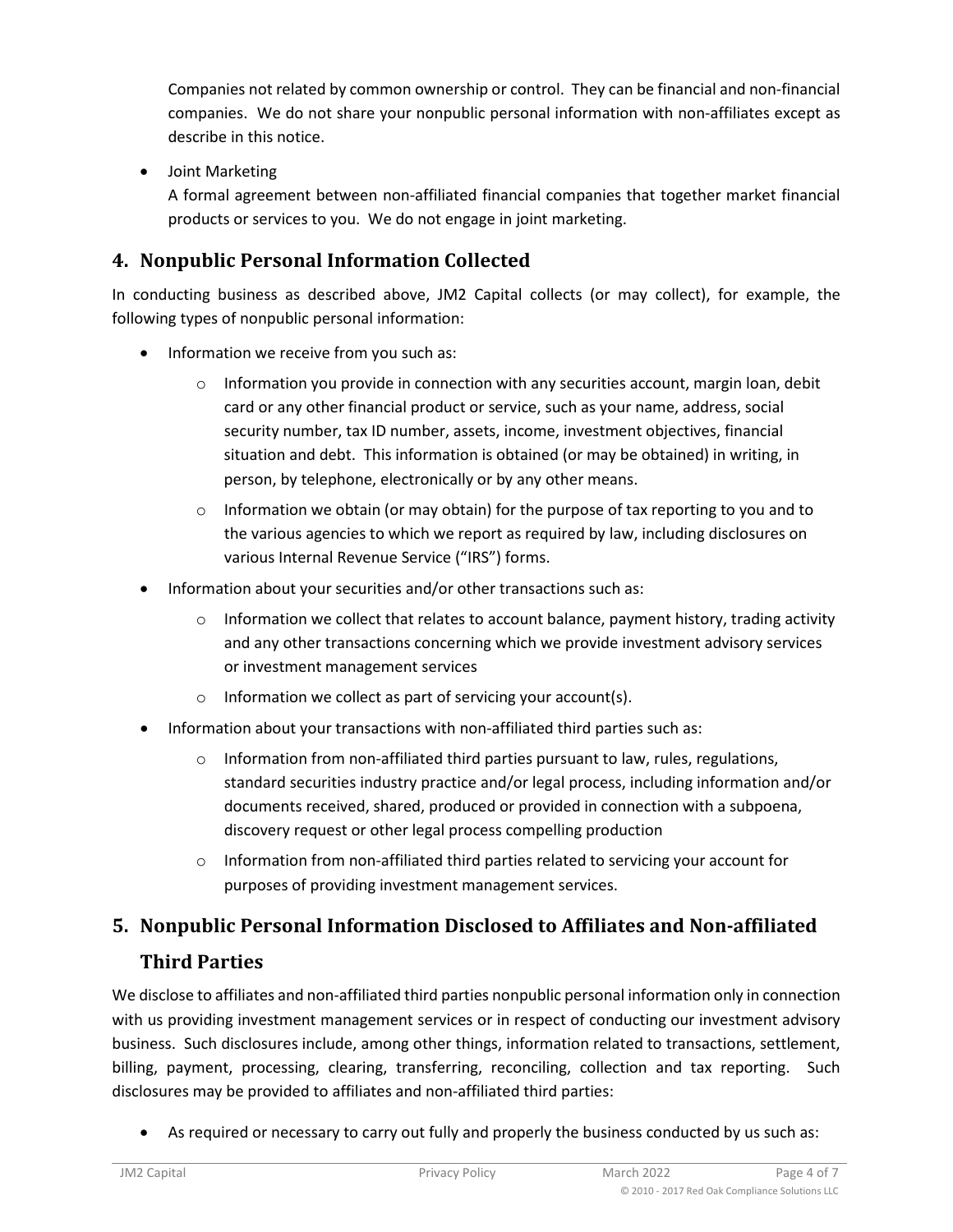- $\circ$  Disclosures to affiliated and non-affiliated third party service providers who supply us with computer related services including data maintenance and document processing and delivery
- $\circ$  Processing services, and disclosures to non-affiliated third parties such as securities clearing agencies and entities
- As required by law or legal process
- With your consent.

#### <span id="page-4-0"></span>**6. Former Customers**

We will disclose nonpublic personal information about former clients of our investment advisory and investment management business only as permitted and/or required by law or legal process, or with the former client's consent.

#### <span id="page-4-1"></span>**7. When You Can Limit Sharing**

Federal law gives you the right to limit the sharing of your nonpublic personal information, when: (1) sharing is for affiliates' everyday business purposes, (2) sharing with affiliates is done to use your information to market to you, and (3) sharing with non-affiliates is done to use your information to market to you. We do not share your information in any of these ways. State laws and individual companies may give you additional rights to limit sharing.

#### <span id="page-4-2"></span>**8. Confidentiality and Security of Nonpublic Personal Information**

We are committed to implementing and maintaining commercially reasonable and appropriate measures to maintain your nonpublic personal information in a secure and confidential fashion. Our information security procedures include, but are not limited to, the following features:

- Access controls on customer information systems, including controls to authenticate and permit access only to authorized individuals, and controls to prevent our employees from providing nonpublic personal information to unauthorized individuals who may seek to obtain this information through fraudulent means
- Physical access restrictions at locations such as buildings, computer facilities, and record storage facilities, in order to restrict access of nonpublic personal information to unauthorized individuals
- Encryption, where appropriate, of electronic customer nonpublic personal information
- Segregation of duties for our employees with responsibilities necessitating access to nonpublic personal information
- Monitoring systems and procedures to detect actual and attempted attacks or intrusions into information systems containing nonpublic personal information
- Response programs that specify actions to be taken when we suspect or detect that unauthorized individuals may have gained access to nonpublic personal information
- A disaster recovery plan to protect against loss or damage to nonpublic personal information due to potential hazards, such as fire and water damage or technological interruption or failure.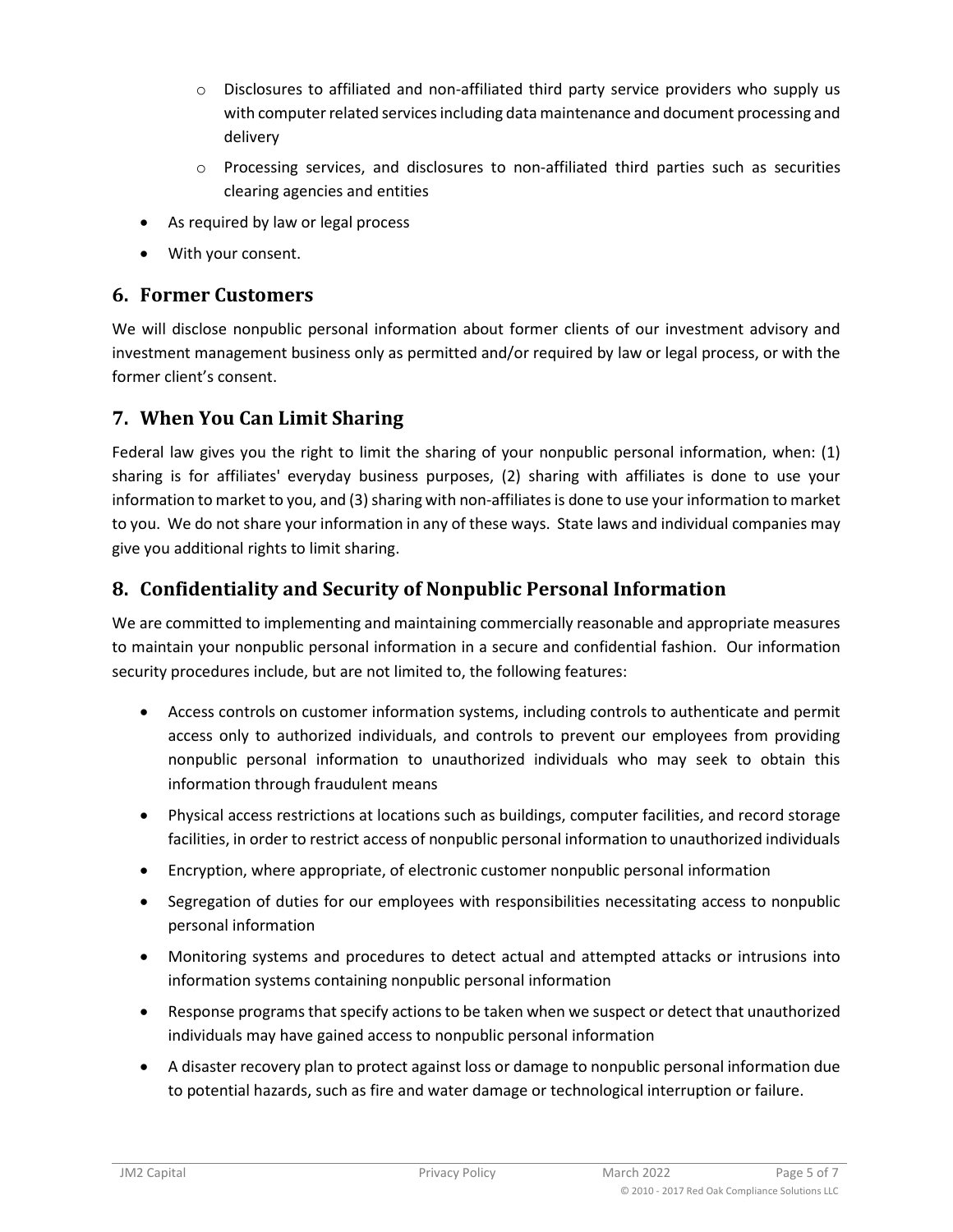We regularly review, revise and update our information security procedures to account for changes in technology.

#### <span id="page-5-0"></span>**9. Maintenance of Records**

Nonpublic personal information about you will be maintained during the time you are a client, and for the required time thereafter that such records are required to be maintained by federal and state securities laws. After this required period of record retention, all such information will be destroyed.

#### <span id="page-5-1"></span>**10. Notice to Clients**

We will send you notice of our Privacy Policy annually for as long as you maintain an ongoing relationship with us. Periodically we may revise our Privacy Policy, and will provide you with a revised policy if the changes materially alter the previous Privacy Policy. We will not, however, revise our Privacy Policy to permit the sharing of nonpublic personal information other than as described in this notice unless we first notify you and provide you with an opportunity to prevent the information sharing.

#### <span id="page-5-2"></span>**11. Opting Out**

Section 502(a) of the G-L-B Act generally prohibits a financial institution, directly or through its affiliates, from sharing nonpublic personal information with a non-affiliated third party unless the institution (i) provides the consumer with a notice of the institution's privacy policies and practices, (ii) provides the consumer with a clear and conspicuous notice that the consumer's nonpublic personal information may be disclosed to non-affiliated third parties, (iii) gives the consumer an opportunity to opt out of that disclosure, and (iv) informs the consumer how to opt out.

Clients cannot opt out of allowing JM2 Capital Inc. to share their nonpublic personal information with nonaffiliated third parties which are necessary to service their accounts such as Custodians, Third Party Administrators or certain software vendors. We do not share client information with any third parties that do not need the information in order to provide some type of service for your account.

#### <span id="page-5-3"></span>**12. Requests for Information**

Anyone may request a copy of our Privacy Policy or procedures by contacting the Chief Compliance Officer either in writing at 16340 NW Muirfield Place, Edmond, OK 73013, or by phone at (405) 285-2878.